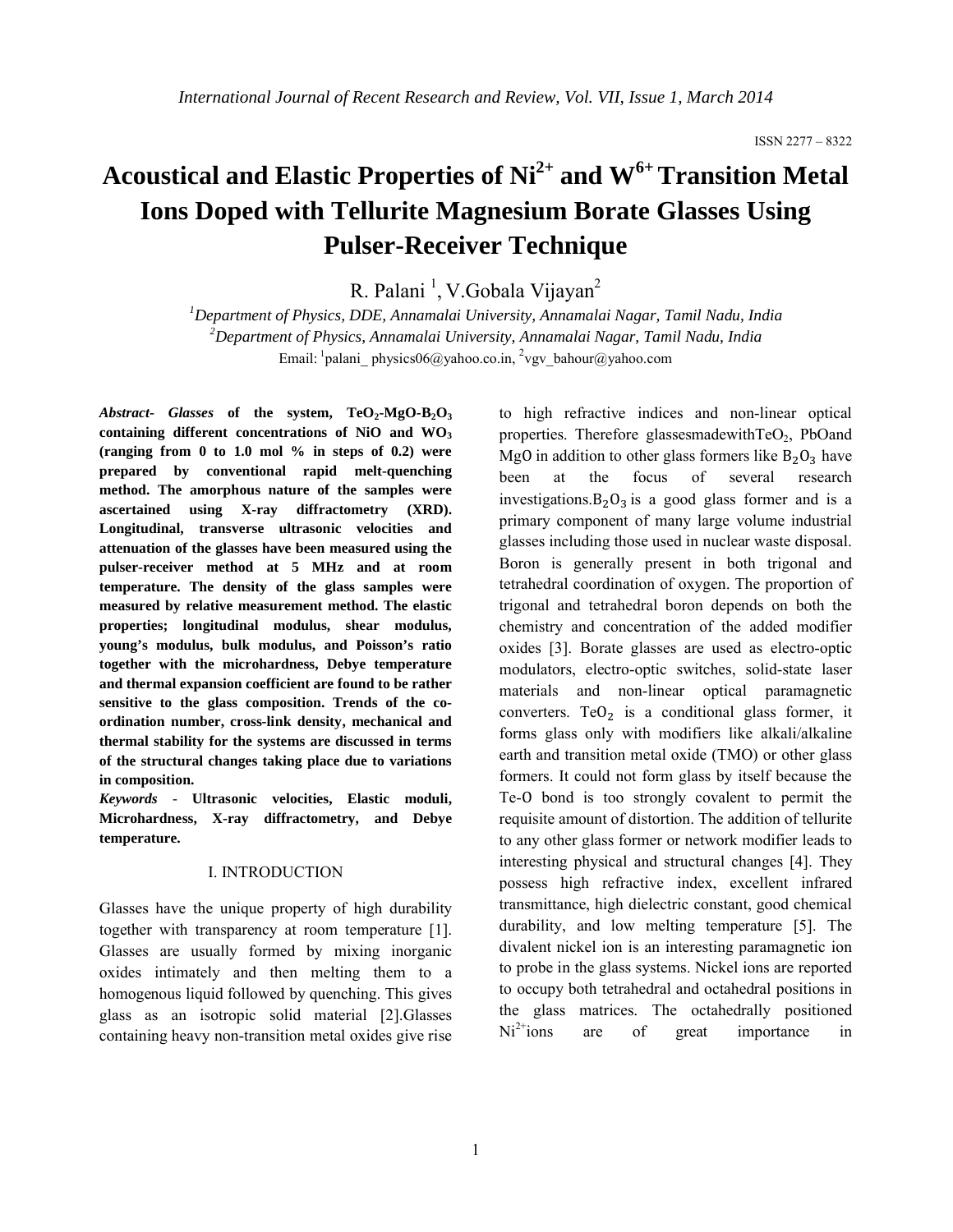telecommunications. The concentration of the ions present in tetrahedral or octahedral positions depends on the quantitative properties of modifiers and glass formers, size of the ions in the glass structure, their field strength, and mobility of the modifier cation etc. [6]. Tellurite glasses containing transition metal oxide WO<sub>3</sub> has previously attracted some interest, measurements have reported on capacitance and dielectric, molecular refraction, molar volume, glass transition temperature, thermal expansion, infrared spectra, density, optical absorption edge and infrared absorption edge [7].MgO is used as an insulator in industrial cables, as a basic refractory material for crucibles and as a principal fireproofing ingredient in construction materials. As a construction material, magnesium oxide wallboardshave several attractive characteristics: fire resistance, moisture resistance, mould and mildew resistance, and strength. It is also used as a protective coating in plasma displays and also as an oxide barrier in spin tunnelling devices. Pressed MgO is used as an optical material. Crystalline pure MgO has a small use in infrared optics.All these different oxides play a role in determining the ultrasonic velocities as well as the elastic properties of glasses. The measurement of elastic properties of glasses by ultrasonic pulse-echo methods becomes a more interesting subject, due to the non-destructive nature and the high precision of the technique. This measurements yields valuable information regarding the forces operating between the atoms or ions in a solid. Since the elastic properties describe the mechanical behaviour of the materials, so, the study of these properties is of fundamental importance in interpreting and understanding the nature of bonding in the solid state [8].

Since there are no reports so far made on the acoustical analysis of NiO and  $WO_3$ doped with tellurite magnesium borate glasses, the present investigation has been undertaken. The aim of this present investigation is to investigate the effect of NiO and  $WO_3$  in the 15TeO<sub>2</sub>-10MgO -(75-x) B<sub>2</sub>O<sub>3</sub>-<br>xNiO and 15TeO<sub>2</sub>-10MgO -(75-x) B<sub>2</sub>O<sub>3</sub>- $15TeO<sub>2</sub>-10MgO - (75-x)$  $xWO_3$ (where  $x=0$  to 1 in steps of 0.2 mol %) glass

systems on its elastic and structural properties by ultrasonic velocity measurements.

## II. EXPERIMENTAL TECHNIQUE

The glass samples of the formula  $15TeO<sub>2</sub>-10MgO$  - $(75-x) B_2O_3$  - xNiO (TMBN)and15TeO<sub>2</sub>-10MgO -(75x)  $B_2O_3$ -xWO<sub>3</sub>(TMBW) where  $x = 0$  to 1.0 in steps of 0.2mol % have been prepared by the conventional melt- quenching method. Required quantities of analytical grade of tellurium oxide, magnesium carbonate, boric acid, nickel oxide and tungsten trioxide were obtained from E-Merck, Germany, Himedia, and Sd-fine chemicals India. The proper compositions were mixed together continuously using an agate mortar to attain good homogeneity. The mixture was melted in alumina crucible at about 1213 K using muffle furnace (TECHNICO) for about 45 minutes to homogenize the melt.The melt was quickly quenched by pouring on to a copper plate and covering with another plate and the random pieces of samples thus formed were collected. Then the glass samples were annealed at 573 K for two hours to avoid the mechanical strains developed during the quenching process. The samples prepared were chemically stable and non-hygroscopic. The prepared glass samples were polished and the surfaces are made perfectly plane and smoothened by diamond disc and diamond powder to produce parallel opposite surfaces for ultrasonic velocity measurements. Thickness of the glass samples are measured using digital vernier calliper (MITUTOYO DIGIMATIC CALIPER) with an accuracy of 0.0001 mm. The amorphous nature of glass samples was confirmed by X-ray diffraction technique using an x-ray diffractometer (Model:X' PERT POWDER XRD SYSTEM FROM PANALYTICAL). Density  $(\rho)$ , at room temperature was measured by following Archimedes principle using a sensitive single pan digital balance (Model: SHIMADZU AX 200). The xylene was used as an immersion liquid. The ultrasonic wave (longitudinal and shear) velocities and attenuation of the glass specimens were measured using ultrasonic high energy pulser receiver (PANAMETRICS – 5800 PR) technique at room temperature by making use of Xcut and Y-cut transducers at 5 MHz . These transducers were brought into contact with glass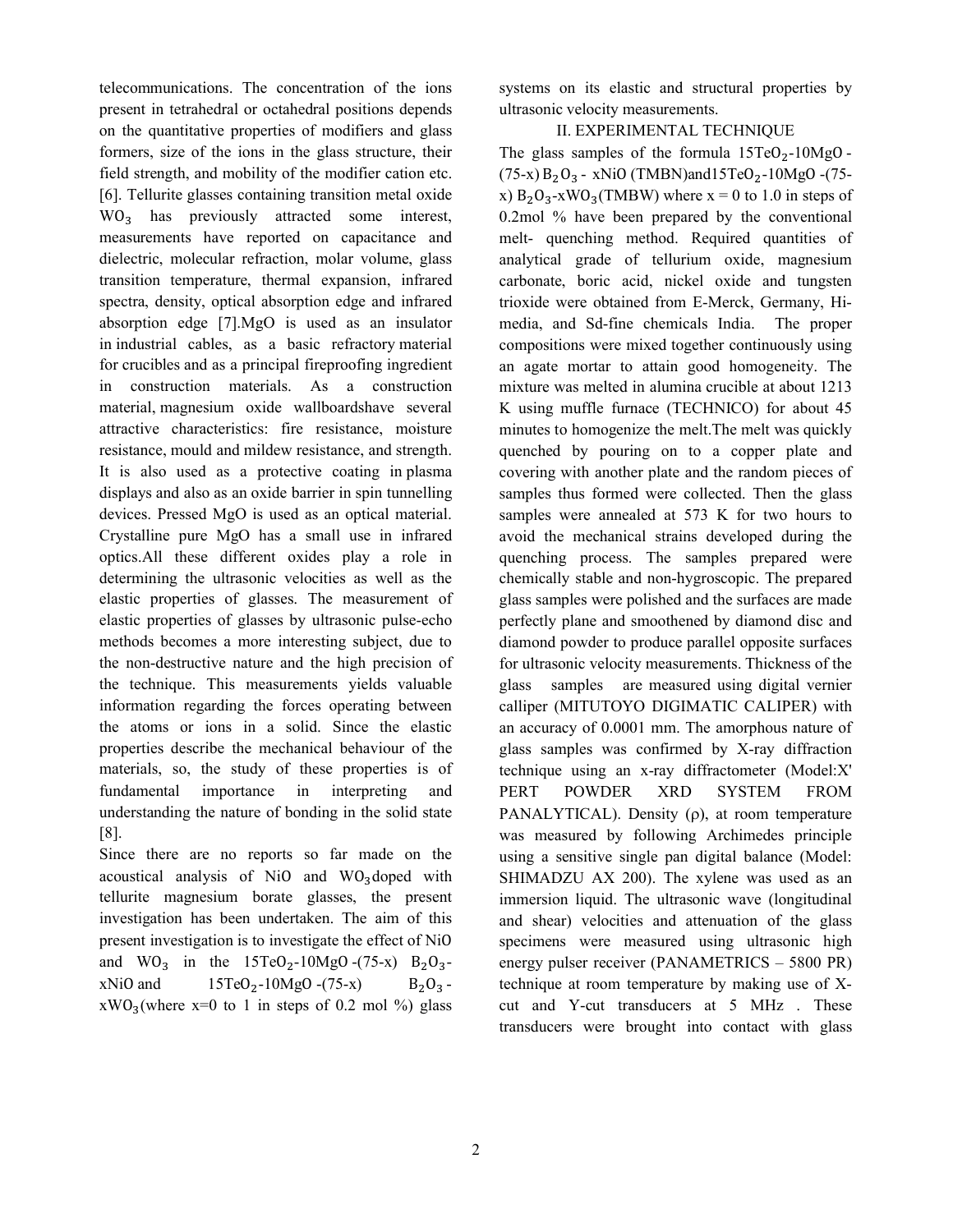samples by means of a couplant, in order to ensure that there was no air void between the transducers and the glass specimen. Couplant ultrasonic sound gel was used for longitudinal waves while honey was used for shearwaves. The ultrasound gel acts as both a lubricant and an energy conductor. The attenuation coefficient  $\alpha$  of the sample in neper per unit length is obtained from the relation

$$
I=I_{o}e^{-\alpha t}
$$

where, t is the thickness of the sample,  $I_0$  and I are the ratios of amplitude of the two successive echoes.

#### III. THEORY AND CALCULATION

The elastic and thermal properties of the glass specimens were investigated at room temperature by using the measured values of density  $(\rho)$ , longitudinal velocity (U<sub>1</sub>), shear velocity (U<sub>s</sub>) and attenuation ( $\alpha$ ).

(i) Longitudinal modulus (L)

| $L = \rho U_1^2$           | (1) |
|----------------------------|-----|
| $(ii)$ Shear modulus $(G)$ |     |
| $G = \rho U_s^2$           | (2) |

(iii) Bulk modules (K)

$$
K = L - \left(\frac{4}{3}\right)G\tag{3}
$$

(iv) Poisson's ratio  $(\sigma)$ 

$$
\sigma = \left(\frac{L - 2G}{2(L - G)}\right) \tag{4}
$$

(v) Young's modulus (E)  
\n
$$
E = (1+\sigma) 2G
$$
\n(5)

(vi) Acoustic impedance (Z)

 $Z = U_1 \rho$  $\rho$  (6)

(vii) Internal friction  $(Q^{-1})$ 

$$
Q^{-1} = \frac{\alpha}{8.66\pi fU_1}
$$
 (7)

where,  $\alpha$  - attenuation coefficient and f - frequency of the quartz crystal.

(viii) Microhardness 
$$
(H_v)
$$

$$
H_v = (1 - 2\sigma) \frac{E}{6(1 + \sigma)}
$$
 (8)

(ix) Debye temperature  $(\theta_D)$ 

$$
\theta_{\rm D} = \frac{h}{k} \left( \frac{9N}{4\pi V_{\rm m}} \right)^{1/3} U_{\rm m} \tag{9}
$$

where, h, k,  $N$ ,  $V_m$  and  $U_m$  are the Planck's constant  $(6.626x10^{-34}$ JS), the Boltzmann's constant $(1.38x10^{-14})$ <sup>23</sup>JK<sup>-1</sup>), the Avogadro's number (6.023x10<sup>23</sup>mol<sup>-1</sup>), the molar volume and mean sound velocity of the sample

respectively where 
$$
U_m = \left[ \frac{1}{3} \left( \frac{2}{U_s^3} + \frac{1}{U_l^3} \right) \right]^{-1/3}
$$

(x) Thermal expansion coefficient  $(\alpha_p)$ 

$$
\alpha_p = 23.2 \left( U_1 - 0.57457 \right) \tag{10}
$$

## IV. RESULTS AND DISCUSSION

The experimental values of density  $(\rho)$ , longitudinal ultrasonic velocity  $(U_1)$ , shear ultrasonic velocity  $(U_s)$ and attenuation  $(\alpha)$  of the tellurite magnesium borate glasses with respect to the change in mol percentage of  $NiO$  and  $WO_3$  used as network modifier (NWM) are listed in the Table 1. The calculated values of longitudinal modulus (L), shear modulus (G), bulk modulus (K), Young's modulus (E), Poisson's ratio( $\sigma$ ), acoustic impedance (Z), internal friction  $(Q^{-1})$ , microhardness  $(H_v)$ , Debye temperature  $(\theta_{\rm D})$ , and thermal expansion coefficient  $(\alpha_{\rm D})$  are presented in the Tables 2-3. X-ray diffraction patterns (Fig. 1) of the studied glass systems reveal the absence of any discrete or continuous sharp crystalline peaks, but show homogenous glassy characters.



Fig. 1: The powder XRD pattern of glass samples of TMB, TMBN3, and TMBW3 at room temperature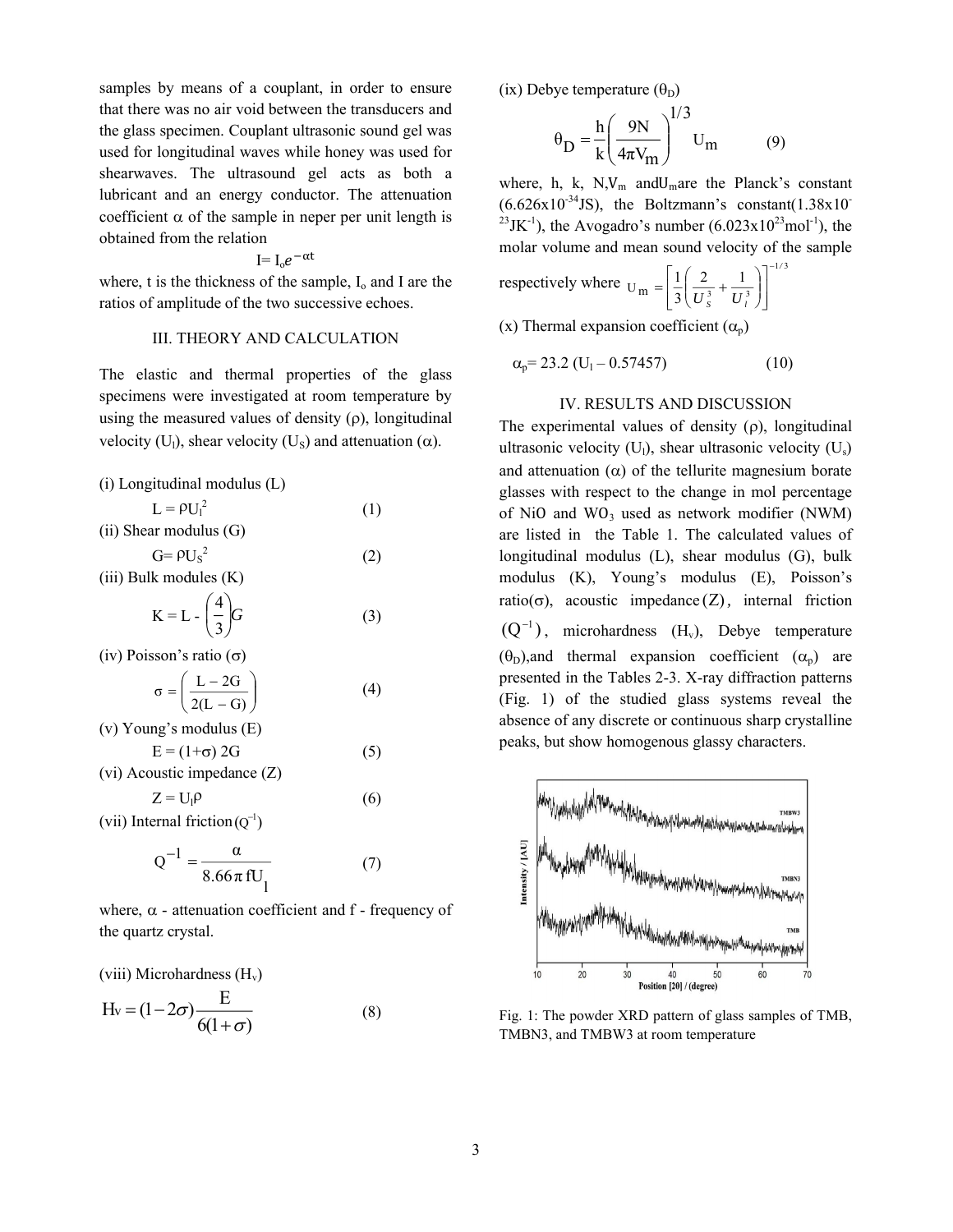The density is an important measure of the glass; its value stands on its own as an intrinsic property capable of casting the light on the short-range structure. The changes in the composition of theglass dependsupon the structural compactness, modification of the geometrical configurations, etc., in the glass network. Thus, the density seems to be clearly reflecting the underlying atomic arrangements in a quantitative manner and lends support to the ideas of Krogh-Moe [9-10]. From the (Table I) it is observed that the values of density decreases with increase in mol% of NiO and  $WO_3$  glass systems.

The density values of TMBW glass system are much higher than that of TMBN glasses. The structure of glass depends on the nature of the ions entering in the network and hence the density of glass. Further, it is observed from the above table, thevariation of longitudinalvelocity  $(U_1)$  and shear velocity  $(U_s)$ decreases with increasing of NiO and  $WO_3$  contents, but the rate of increase of  $U_1$  is greater than that of  $U_s$ . The large difference between  $U_1$  and  $U_s$  arises from volume effects. The change in volume due to compressions and expansions involved in longitudinal strain is pronounced while no change in volume is involved in shear strains. The decrease in ultrasonic velocity is because of the formation of non-bridging oxygen (NBO) which makes the glass soft [11]. The attenuation coefficient describes the total reduction in the intensity due to absorption of energy by the medium and the deflection of energy from the path of the beam by reflection, refraction and scattering. Table I shows the values of attenuation decreases with increasing of NiO and WO3concentrations which confirms the strengthening nature of these glasses as suggested from the composition dependence ultrasonic velocities [12].

The decrease in the ultrasonic attenuation  $\alpha$  may be attributed to the increase of the Ni-O and W-O ionic bonds. This is probably attributed to the increase in the cross-link density in glasses due to introduction of Ni and W ions with coordination number two and six. The changes in the nature of the chemical bond and the bond strength in the glass structure are normally incorporated in Young's modulus which has the ability to determine the fracture behaviour involved in the glasses. On the other hand, the bulk modulus is more sensitive in exploring the changes in the cross-link density and bond stretching force constant [13].

The values of longitudinal, shear, bulk and Young's moduli (Table II) decreases with increase in concentration of NiO and  $WO_3$  contents. The elastic properties of covalent networks are very sensitive to average coordination number; i.e. high-coordinationbond networks form relatively hard glasses, and their elastic moduli are determined by covalent forces, whereas low-coordination bond networks form relatively soft glasses, and their elastic moduli are determined by longer-range forces. The decreasing elastic moduli indicating a reduction in network rigidity. The ring formation of NiO and  $WO_3$  with boron is reduced magnesium and tellurium ions possibly try to modify the ring-like structure into smaller ring formation, causing a decrease in elastic moduli. Boron atoms form in borate glasses structural units  $BO_3$  with three-coordinated boron atom and  $BO_4$ with four-coordinated boron atom [14]. It is well known that the effect of introduction of alkali metal oxides in  $B_2O_3$  glass is the conversion of  $Sp^2$  planer  $BO<sub>3</sub>$  units into more stable  $Sp<sup>3</sup>$  tetrahedral  $BO<sub>4</sub>$  units. Each  $BO<sub>4</sub>$  unit is linked to two such other units and one oxygen from each unit with a metal ion and the structure leads to the formation of long tetrahedron chains. MgO is modifier oxide and enters the glass network by breaking up the random network. Normally the oxygens of these oxides break the local symmetry while the cations  $(Mg^{2+})$  ions) take the interstitial positions [15].

Poisson's ratio can be explained on the basis of the effect of tensile stress on an oriented chain of atoms or ions. If strain is lateral to the chain, its effect is maximum for lowest cross-links. Rajendran et al [16]. reported that Poisson's ratio is affected by the changes in the cross-link density of the glass network, and the structure with high cross-link density has Poisson's ratio in the order of 0.1 - 0.2, while structures with low cross-link density has Poisson's ratio in the order of 0.3 - 0.5. In the studied glass system, the values of Poisson's ratio (Table II) increase and it is vary from 0.2 to 0.28. The increase in Poisson's ratio is due to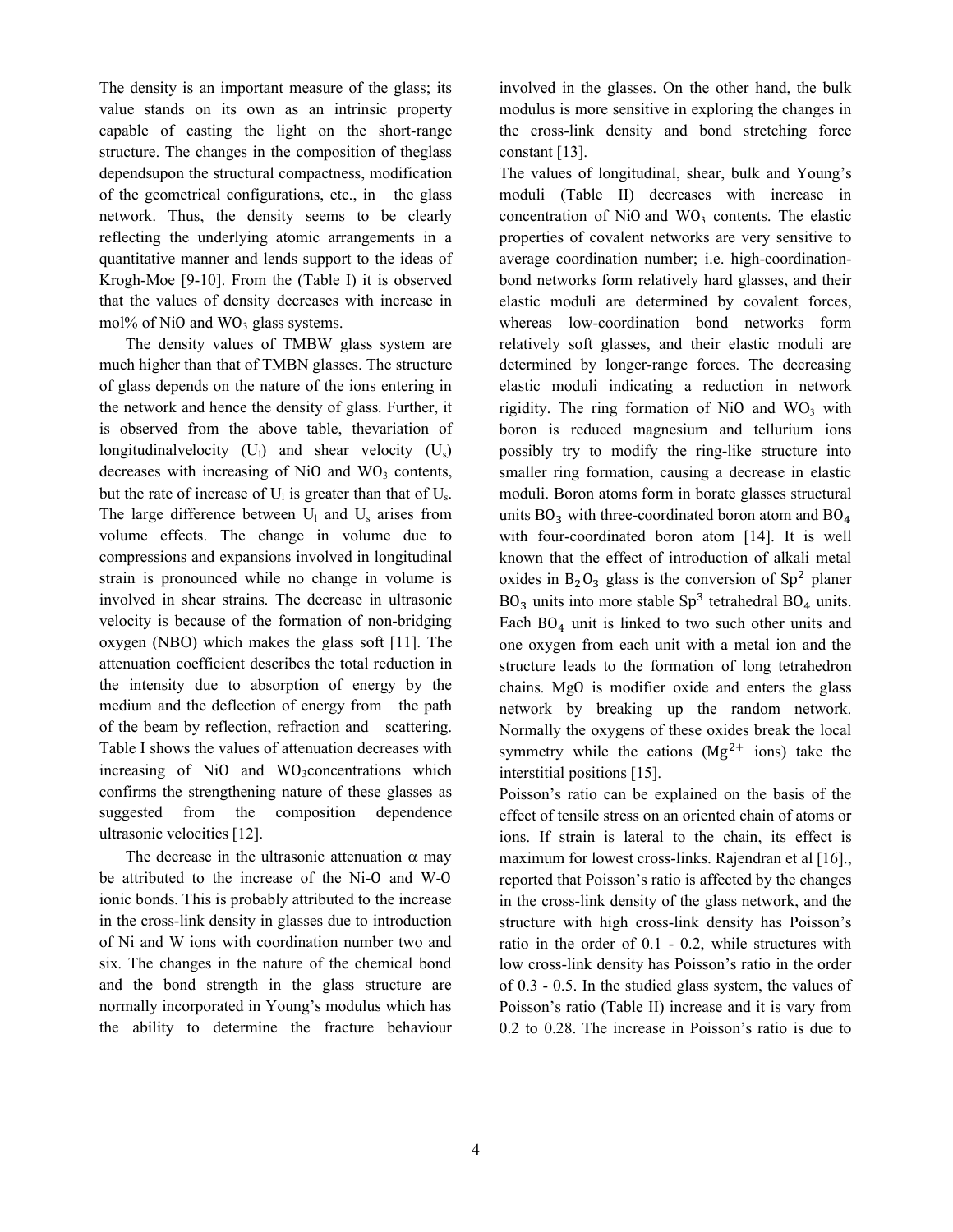breaking of network linkages and formation of smaller structural units in the glass samples [17]. Further, a high cross-link density leads to an increase in Poisson's ratio. The decrease in acoustic impedance and internal friction (Table III) is due to the decrease in compactness and rigidity of the structure of the glass. The behaviour of internal friction is a measure of heat produced with in a material by conversion of mechanical strain energy, when it is subjected to fluctuating stress. The smaller values of internal friction indicate the slower atomic or molecular movements. The continuous decrease in microhardness, Debye temperature and thermal expansion coefficient (Table III) reveals the presence of non-bridging oxygen ion (NBO) and this causes the formation of soft glassy network ([13], [18]). A linear decrease in the Debye temperature observed in both glass systems suggesting ring formation does not occur in borate glasses. Further the magnitude of micro hardness of the TMBW glasses is much higher than TMBN glasses which confirm TMBW glasses possess higher rigidity than TMBN glass system.

# V. CONCLUSION

The elastic moduli of the  $15TeO_2-10MgO-(75-x)B_2O_3$ -x)B<sub>2</sub>O<sub>3</sub>-xNiO and  $15TeO_2-10MgO-(75-x)B_2O_3-10MgO$  $x)B_2O_3$ -xNiO and 15TeO<sub>2</sub>-10MgO-(75-x)  $xWO<sub>3</sub>$  glass systems show many enhancements with the progressive addition of NiO and  $WO_3$ . The enhancements were attributed to the increase in the cross link density, the packing density, and the rigidity of the glass network. The decrease in density of the glass specimens shows that it depends on the atomic weight of the metal atom in the network modifier (NWM). The decreasing elastic moduli found in both glasses indicates a reduction in network rigidity. The estimated acoustical, elastic and mechanical properties of the nickel and tungsten doped tellurite magnesium borate glasses throw light on the rigidity and compactness in structural network. However the TMBW series of glass possess higher rigidity, strength and compactness of the glass network over the TMBN glasses.

## VI.ACKNOWLEDGEMENTS

The author wish to express their gratitude to Dr. Krishnan Balasubramaniyan, Prof. and Head, Centre of NDT evaluation, IIT., Chennai for having provided the necessary experimental setup, for velocity measurements in glass samples.

#### VII.REFERENCES

[1] R.V.S.S.N. Ravikumar, R.Komatsu, K.Ikeda, A.V.Chandrasekhar, L.Ramamoorthy, B.J.Reddy, Y.P.Reddy, P.S.Rao, Spectroscopic studies of copper-doped ARbB4O7 (A= Na, K) glasses, *Physica B*vol334 pp. 398- 402, 2003.

[2] K.Annapuma, Anal Tarafder, and K.K.Phani, Compositional dependance of ultrasonic velocities in glasses, *J. Appl.Phys.*vol102.083542 2007.

[3] V.C.VeerannaGowda, C.Narayana Reddy, K.C.Radha, R.V.Anavekar, J.Etourneau, K.J.Rao, Structural investigations of sodium diborate glasses containing PbO,  $Bi<sub>2</sub>O<sub>3</sub>$  and TeO<sub>2</sub>: Elastic property measurements and spectroscopic studies, *J Non-Cryst. Solids* vol. 353,pp. 1150-1163, 2007.

[4] A.Nishara Begum, V.Rajendran Structure investigation of TeO<sub>2</sub> – BaO glass employing ultrasonic study, *Mater. Lett.*vol.61, pp. 2143-2146, 2007.

[5] M.A.Sidkey and M.S.Gaafar, Ultrasonci studies on network structure of ternary  $TeO_2 - WO_3 - K_2O$  glass system,*Physica B* vol. 348, pp.46-55 2004.

[6] R. Balaji Rao, M. Srinivasan Reddy, P. Yadagiri Reddy and N.Veeraiah , Dielectric and optical properties-Structure correlations in NiO doped Li<sub>2</sub>O- MgO- B<sub>2</sub>O<sub>3</sub> glasses, *Indian J. Pure Appl. Phys*. vol.45 pp. 243-255, 2007

[7] HeshamAfifi and SamierMarzouk, Ultrasonic velocity and elastic moduli of heavy metal tellurite glasses, *Mater. Chem. Phys.,* vol. 80 pp. 517-523, 2003

[8] Ahmed Al-Noaman, Simon C.F. Rawlinson, and Robert G. Hill, The role of MgO on thermal properties, structure and bioactivity of bioactive glass coating for dental implants, *J. Non-Cryst. Solids,*vol.358 pp. 3019-3027, 2012. [9] Yasser B. Saddeek, H.A. Afifi and N.S. Abd El-Aal, Interpretation of mechanical properties and structure of TeO2-Li2O-B2O3 glasses, *Physica B* vol. 398 pp. 1-7, 2007.

[10] Krogh - Moe J., Interpretation of the infrared spectra of boron oxide and alkali borate glasses, *Phys. Chem. Glasses,*vol.6(2) pp. 46-54, 1965.

[11] Singh, K.J and S.S. Bhatti, Effect of substitution of MnO in place of ZnO in borate glasses, from acoustical investigations, *Acoustics Letters,*vol.17 (10), pp.197-201, 1994.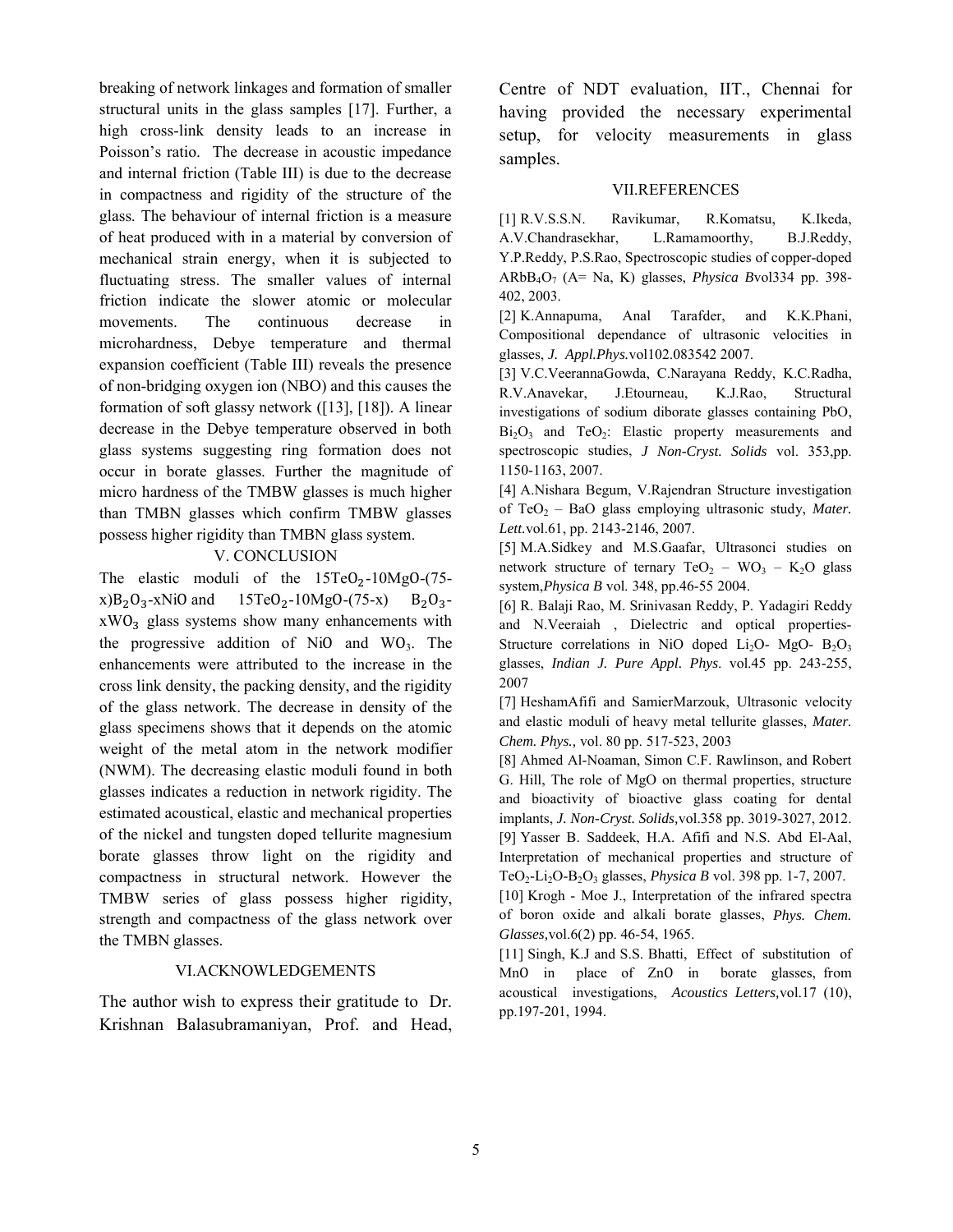[12] Abd El-Moneim, A., Quantitative analysis of ultrasonic attenuation in TiO<sub>2</sub>-doped CaO-Al<sub>2</sub>O<sub>3</sub>-B<sub>2</sub>O<sub>3</sub> glasses, *Mater Chem. Phys.,*vol.98,pp.261-266, 2006.

[13] Yasser B. Saddeek, A. Moenis, Azooz and S.H. Kenawy, Constants of elasticity of  $Li_2O - B_2O_3$ -flyash: Structural study by ultrasonic technique, *Mater Chem. Phys.,*vol.94**,**pp. 213-220, 2005.

[14] Kouldelka, L. and P. Mosner, Borophosphate glasses of the ZnO - B2O3- P2O5system, *Mater Lett.,*vol.42**,** pp.194- 199, 2000

[15] Yusub, S., G. SahayaBaskaran, S. BalaMurali Krishna, Ch. Rajyasree, A. Ramesh Babu and D.Krishna Rao, Spectroscopic properties and dielectric dispersion of  $K_2O$  -BaO - B<sub>2</sub>O<sub>3</sub> glasses doped with Fe<sub>2</sub>O<sub>3</sub>, *IndianJ. Pure Appl. Phys.,*vol.49**,** pp. 315-322, 2011.

[16] Rajendran, V., N. Palanivelu B.K. Chaudhuri and K. Goswami, Characterisation of semi conducting  $V_2O_5$  -<br>Bi<sub>2</sub>O<sub>3</sub> - TeO<sub>2</sub> glasses through ultrasonic ultrasonic measurements,*J.Non-Cryst.Solids,*vol.320**,**pp.195-209, 2003

[17] Pakade, S.V and S.P. Yawale, Ultrasonic velocity and elastic constant measurements in some borate glasses, *J. Pure Appl. Ultrason.,* vol.18,pp.74-79, 1996

[18] Sidkey, M.A., A.M. Abd-El Fattah, L. Abd-El Latif and R.I. Nakhla, Ultrasonic studies in some sodium borate glasses, J*. PureAppl.Ultrason*., vol.12,pp.93-97, 1990.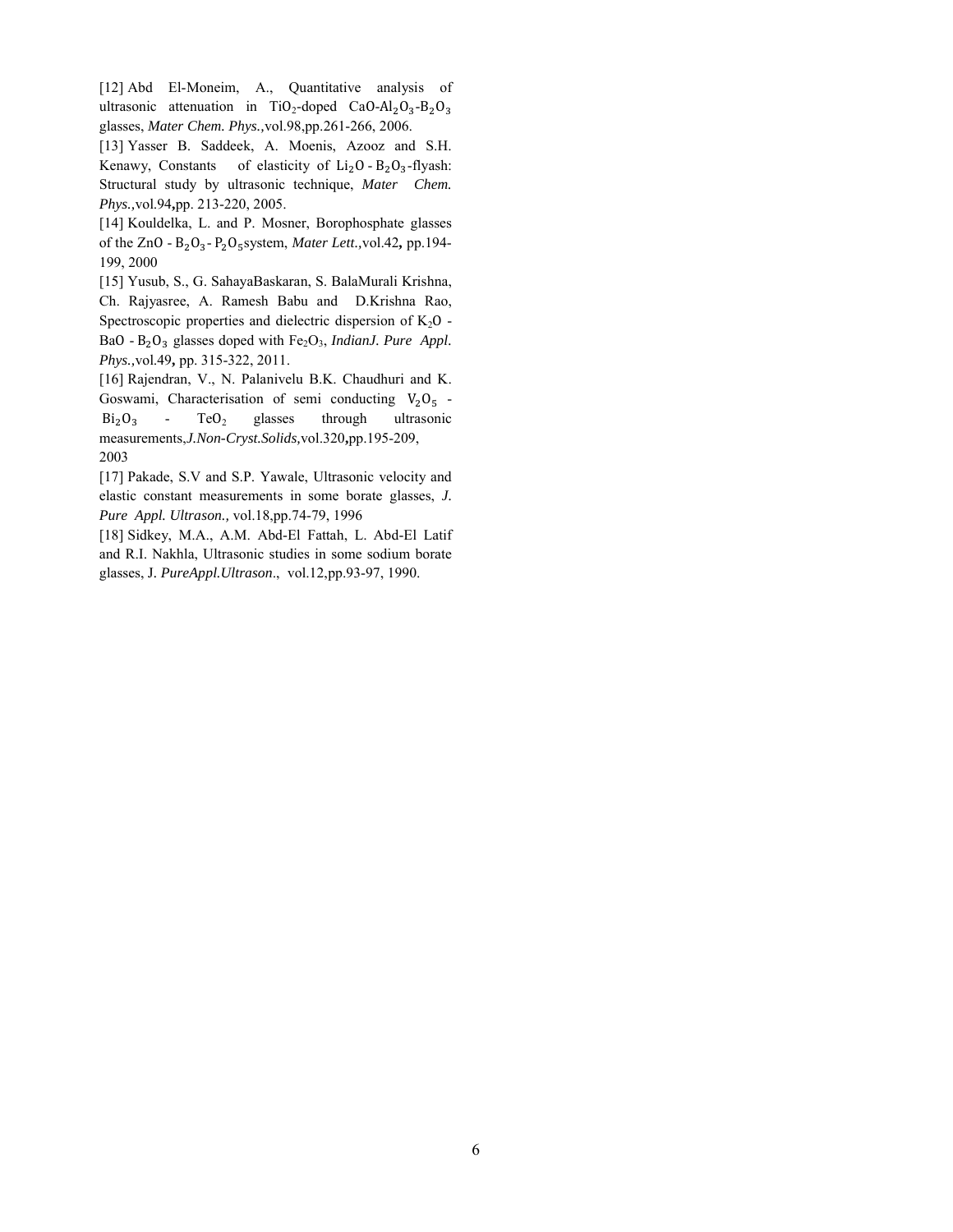Table I

Composition, measured values of density (p), longitudinal velocity (U<sub>1</sub>), shear velocity (U<sub>s</sub>)and attenuation ( $\alpha$ ) of TMB, TMBN and TMBW glasses at room temperature.

| <b>Sample</b>                                                                   | Composition                  | Density $\rho$ / | Ultrasonic Velocity U / $(m.s^{-1})$ |               | Attenuationa/                  |  |
|---------------------------------------------------------------------------------|------------------------------|------------------|--------------------------------------|---------------|--------------------------------|--|
| Label                                                                           | $(mod \%$ )                  | $(kg.m^{-3})$    | Longitudinal $(U1)$                  | Shear $(U_s)$ | (nepers. unit length $^{-1}$ ) |  |
|                                                                                 | $TeO_2 - MgO - B_2O_3$ (TMB) |                  |                                      |               |                                |  |
| <b>TMB</b>                                                                      | $15 - 10 - 75$               | 2445.0           | 5660.38                              | 3196.88       | 27.15                          |  |
| System $1: \text{TeO}_2 - \text{MgO} - B_2\text{O}_3 - \text{NiO}(\text{TMBN})$ |                              |                  |                                      |               |                                |  |
| TMBN 1                                                                          | 15-10-74.8-0.2               | 1878.3           | 5657.20                              | 3191.49       | 32.13                          |  |
| TMBN 2                                                                          | $15 - 10 - 74.6 - 0.4$       | 1717.3           | 5633.80                              | 3133.16       | 31.65                          |  |
| TMBN 3                                                                          | $15 - 10 - 74.4 - 0.6$       | 1573.0           | 5504.59                              | 3092.78       | 29.70                          |  |
| TMBN 4                                                                          | 15-10-74.2-0.8               | 1490.3           | 5464.59                              | 3061.23       | 28.99                          |  |
| TMBN 5                                                                          | $15 - 10 - 74.0 - 1.0$       | 1329.1           | 5405.41                              | 3045.69       | 28.75                          |  |
| System $2: TeO_2 - MgO - B_2O_3 - WO_3$ (TMBW)                                  |                              |                  |                                      |               |                                |  |
| TMBW 1                                                                          | 15-10-74.8-0.2               | 2425.6           | 5640.38                              | 3141.36       | 44.92                          |  |
| TMBW 2                                                                          | $15 - 10 - 74.6 - 0.4$       | 2403.2           | 5479.45                              | 3084.83       | 37.70                          |  |
| TMBW 3                                                                          | $15 - 10 - 74.4 - 0.6$       | 2198.1           | 5429.86                              | 3007.52       | 37.29                          |  |
| TMBW 4                                                                          | $15 - 10 - 74.2 - 0.8$       | 2165.0           | 5357.14                              | 2919.71       | 34.43                          |  |
| TMBW 5                                                                          | $15 - 10 - 74.0 - 1.0$       | 1827.9           | 5329.86                              | 2905.57       | 27.27                          |  |

# Table II

Values of elastic moduli and Poisson's ratio of TMB, TMBN andTMBWglasses at room temperature.

| <b>Sample</b><br>Label                         | Longitudinal<br>Modulus $L / (x10^{10}$<br>$N. m^{-2}$ )                        | <b>Shear Modulus G/</b><br>$(x 10^{10} \text{ N} \cdot \text{m}^{-2})$ | <b>Bulk Modulus</b><br>$K/(x10^{10} N.m^{-2})$ | Young's<br>Modulus E/<br>$(x10^{10} N.m^{-2})$ | Poisson's<br>Ratio $(\sigma)$ |  |
|------------------------------------------------|---------------------------------------------------------------------------------|------------------------------------------------------------------------|------------------------------------------------|------------------------------------------------|-------------------------------|--|
| $TeO2 - MgO - B2O3$ (TMB)                      |                                                                                 |                                                                        |                                                |                                                |                               |  |
| <b>TMB</b>                                     | 7.8338                                                                          | 2.4988                                                                 | 4.5022                                         | 6.3260                                         | 0.2658                        |  |
|                                                | System $1: \text{TeO}_2 - \text{MgO} - B_2\text{O}_3 - \text{NiO}(\text{TMBN})$ |                                                                        |                                                |                                                |                               |  |
| TMBN 1                                         | 6.0113                                                                          | 1.9132                                                                 | 3.4604                                         | 4.8465                                         | 0.2666                        |  |
| TMBN 2                                         | 5.4507                                                                          | 1.6858                                                                 | 3.2030                                         | 4.3025                                         | 0.2761                        |  |
| TMBN 3                                         | 4.7663                                                                          | 1.5046                                                                 | 2.7602                                         | 3.8199                                         | 0.2694                        |  |
| TMBN 4                                         | 4.4494                                                                          | 1.3963                                                                 | 2.5877                                         | 3.5502                                         | 0.2713                        |  |
| TMBN 5                                         | 3.8831                                                                          | 1.2329                                                                 | 2.2393                                         | 3.1252                                         | 0.2674                        |  |
| System $2: TeO_2 - MgO - B_2O_3 - WO_3$ (TMBW) |                                                                                 |                                                                        |                                                |                                                |                               |  |
| TMBW 1                                         | 7.7168                                                                          | 2.3936                                                                 | 4.5254                                         | 6.1046                                         | 0.2752                        |  |
| TMBW 2                                         | 7.2155                                                                          | 2.2869                                                                 | 4.1664                                         | 5.7996                                         | 0.2680                        |  |
| TMBW 3                                         | 6.4805                                                                          | 1.9882                                                                 | 3.8296                                         | 5.0846                                         | 0.2787                        |  |
| TMBW 4                                         | 6.2133                                                                          | 1.8456                                                                 | 3.7526                                         | 4.7569                                         | 0.2887                        |  |
| TMBW 5                                         | 5.1926                                                                          | 1.5432                                                                 | 3.1351                                         | 3.9771                                         | 0.2886                        |  |